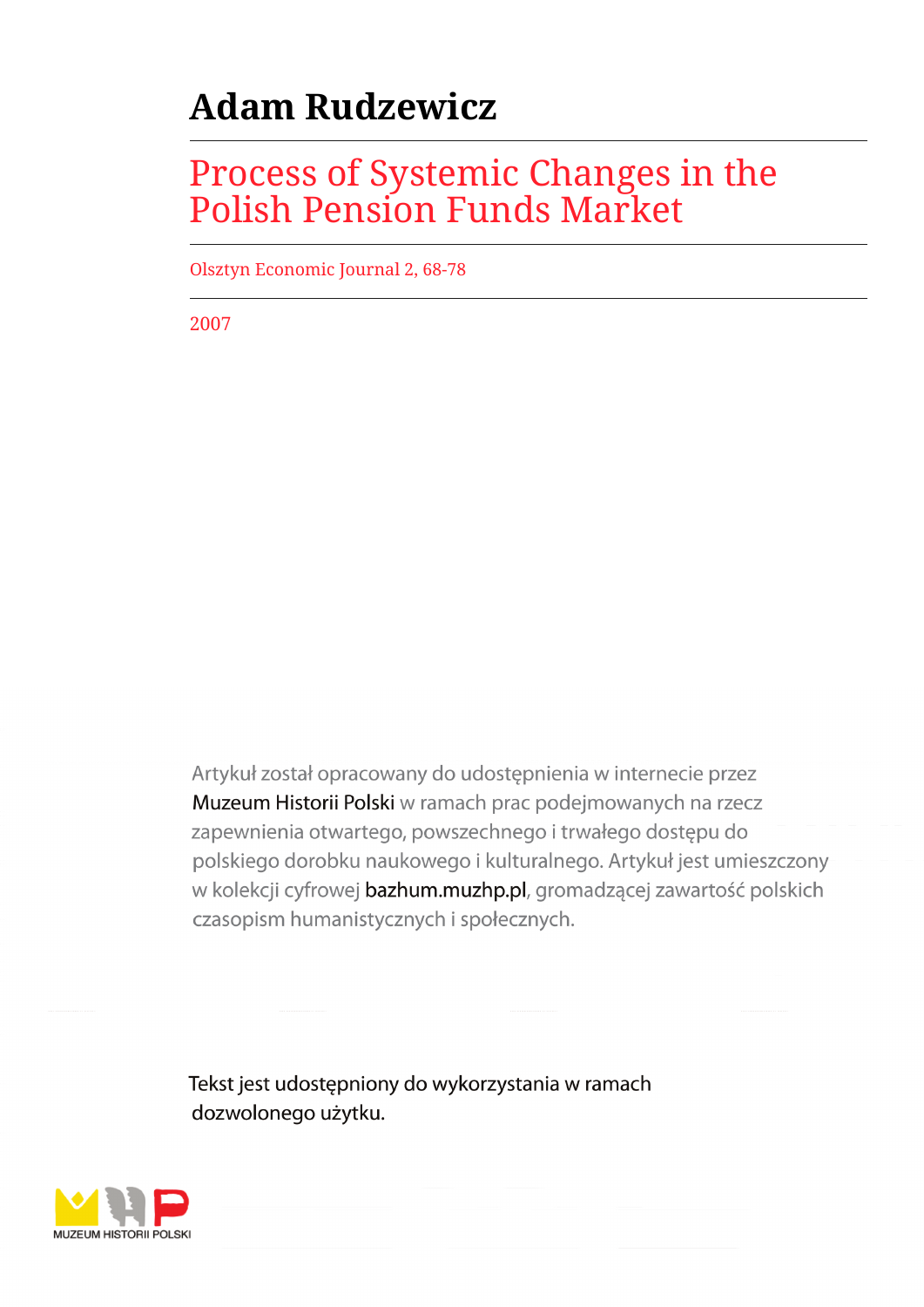DOI 10.2478/v10021-007-0004-1

## **PROCESS OF SYSTEMIC CHANGES IN THE POLISH PENSION FUNDS MARKET**

## *Adam Rudzewicz*

Chair of Market Analysis and Marketing University of Warmia and Mazury in Olsztyn

K e y w o r d s: Polish pension funds, legal system, innovations.

#### Abstract

The paper aimed at assessment of the implemented and proposed changes in the legal environment governing operation of the pension funds in Poland. That included the legislative process in which the legislator approved the solutions aiming at improvement of competitiveness, decrease of costs of the existing system and increase of profitability in the pension funds market. The presented changes (innovations) clearly privileged the position of members in open pension funds. They decreased the fund management fee depending on the volume of assets. The bonus account was established from which the best PTE's can obtain additional profits. The contribution fee was decreased and unified. The negative direct influence of the largest pension funds on the weighted average rate of return was decreased. Additionally, new concepts aiming at streamlining the pension system are developed. They include the e.g. expanding the funds investment opportunities (e.g. in real property) and decreasing the limitations concerning foreign investments.

#### **PROCES ZMIAN SYSTEMOWYCH NA POLSKIM RYNKU FUNDUSZY EMERYTALNYCH**

*Adam Rudzewicz* Katedra Analizy Rynku i Marketingu Uniwersytet Warmińsko-Mazurski w Olsztynie

Słowo kluczowe: polskie fundusze emerytalne, system prawny, innowacje.

#### Abstrakt

Celem artykułu była ocena przeprowadzonych i proponowanych zmian, jakie już zaszły (bądź wkrótce zajdą) w otoczeniu prawnym regulującym funkcjonowanie funduszy emerytalnych w Polsce. Był to proces legislacyjny, w którym ustawodawca przyjął rozwiązania zmierzające do poprawy konkurencyjności, obniżki kosztów istniejącego systemu oraz zwiększenia zyskowności na rynku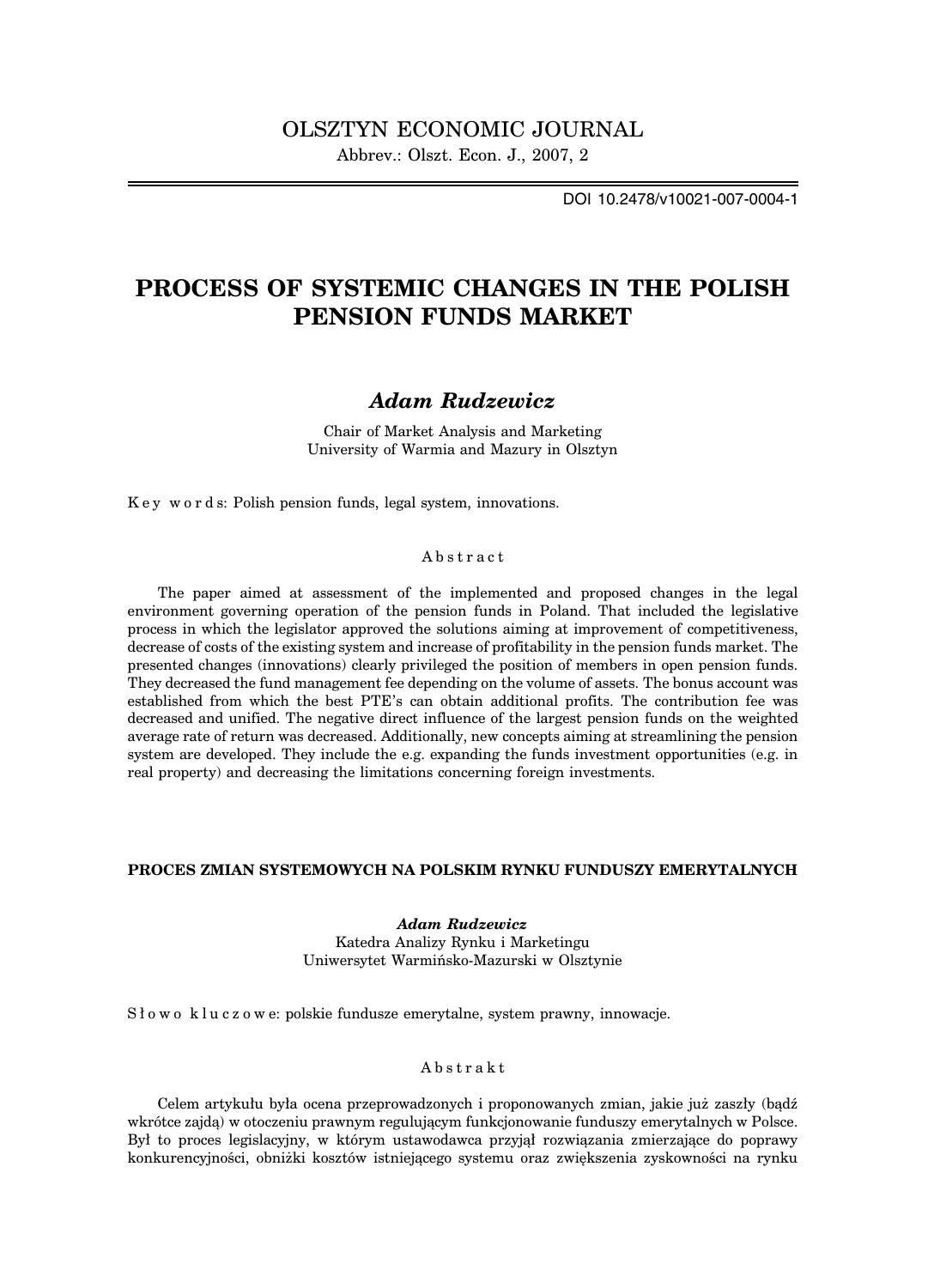funduszy emerytalnych. Zaprezentowane zmiany (innowacje) wyraźnie uprzywilejowały pozycję członków otwartych funduszy emerytalnych. Spowodowano obniżenie opłaty za zarządzanie funduszem w zależności od wielkości zarządzanych aktywów. Wprowadzono rachunek premiowy, z którego najlepsze PTE mogą osiągać dodatkowe dochody. Obniżono i ujednolicono opłatę od składki członków funduszy emerytalnych. Zmniejszono negatywne zjawisko bezpośredniego wpływu największych funduszy na średnią ważoną stopę zwrotu. Dodatkowo powstały kolejne koncepcje mające na celu usprawnienie systemu emerytalnego. Dotyczą one między innymi poszerzenia możliwości inwestycyjnych funduszy (np. w nieruchomości) oraz zmniejszenia ograniczeń w inwestycjach zagranicznych.

#### **Introduction**

In 1999 the pensions system reform was introduced in Poland. Next to the existing social insurance institution (ZUS) general pension companies (PTE) and open pension funds (OFE) were established and included in the system. The legislator made a number of amendments in the new pension system operating for several years. It is important that the currently operating system is still dynamic, which means that it is not yet complete and finally closed. So far it is missing one more body that is to take over the funds accrued from the OFE and disburse them in the form of benefits to individual pensioners. The only thing that is known about functioning of those institutions is their mane – pension insurance agency that should start operating in 2009 disbursing the first pensions.

### **Goal and methodology**

This paper characterizes the innovations that occurred in he Polish pension system after introduction of the pension system reform in 1999. It also shows the areas (directions) for potential changes that are currently the subject of experts' discussions. It was attempted to determine the importance of such changes and the reasonability of such changes describing the consequences of introducing them and indicating potential beneficiaries. For that purpose the published data and materials by experts dealing with the financial market, publications of the Insurance Supervision Commission and Pension Funds as well as legal regulations controlling the market of pension funds were used. The analysis was carried out on the basis of secondary sources.

Obtaining information concerning benefits of the accepted legal solutions was the key aspect of the conducted problem research (PYTKOWSKI 1981) in the area of accepted and proposed changes in the pension system.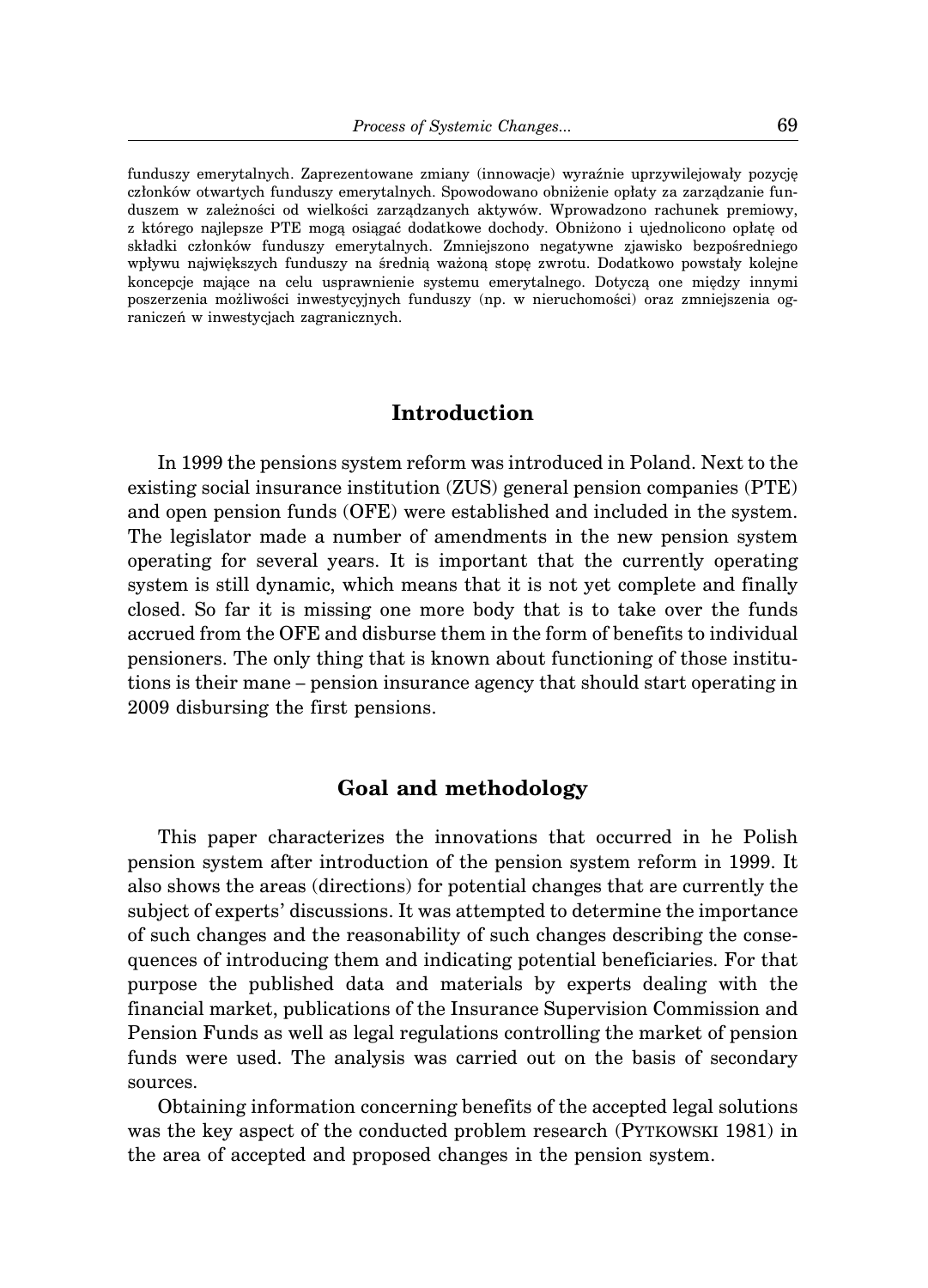#### **The operational characteristics of open pension funds**

Open pension funds (OFE) are entities forming the second pillar of the new pension system in Poland. According to the law the task of those funds is to accumulate and multiply funds accrued on individual accounts of OFE members intended for pension (*Podstawowe informacje...* 2001).

The pension fund allows grouping of scattered funds from individual payments of the insured into a large capital fund that is invested in financial markets. That offers much more extensive investing options than the traditional banking account. The savings are entrusted to specialists who in turn place them also in those financial market segments to which a small investor has no access. That assures higher income, lower commissions of brokers and decreases the investment risk thanks to the possibility of a significant diversification of the placements.

The minimum rate of return o fund assets is guarantied. Until recently it was equal to the half of the weighted average rate of return of all open funds during the period of 24 months or a rate lower from that rate by 4 percent points depending on which of those values is lower. If the rate of return of any fund is lower than the guarantied one, the deficit is covered first from the funds of the reserve account established especially for that purpose to which the funds of the general pension company are transferred and second from its own funds. The next source for coverage of the possible shortage is the Guaranty Fund to which all operating PTEs contribute. The State Treasury is the final guarantor of solvency of the open pension funds<sup>1</sup>.



**Fig. 1.** Diagram of Open Pension Funds revenues and costs *Source: Office of Supervision over the Pension Funds* 2001.

<sup>1</sup> Act of 28.08.1997 on organization and operation of pension funds (DzU no 139, item 934 as amended).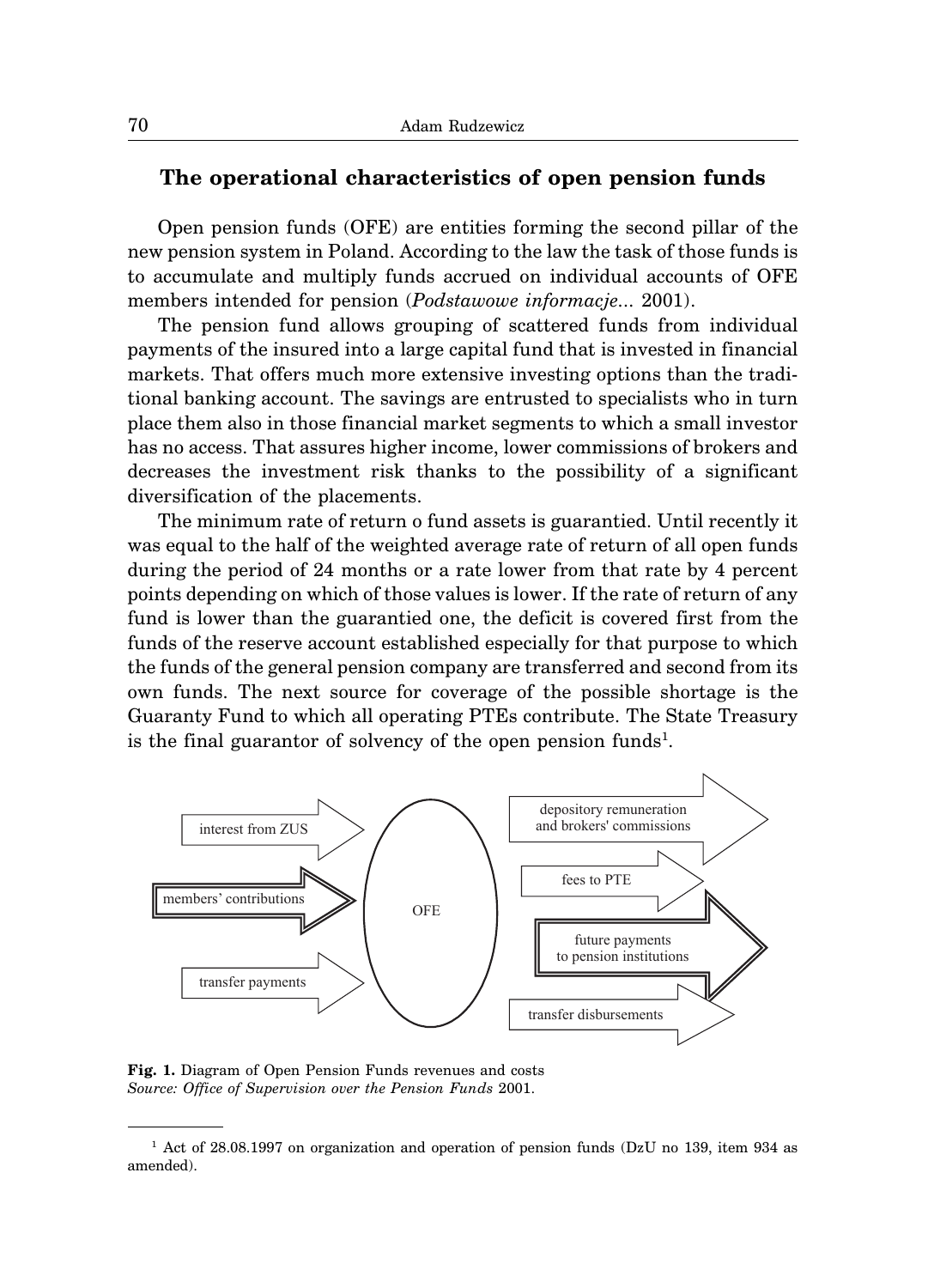The funds available to OFE are used to pay for services of the depository and the costs of operations carried out in the financial market and they can be used for payment of fees due to the company for management of he fund. The fees are deducted only in the form of deducting a specific percentage – from the contributions paid (commission) or directly from the assets (which includes the costs of fund management – according to the previous legal regulation not exceeding 0,05% of net assets per month). OFE also receives the funds in the form of transfer disbursement that accompanies a change of the open fund by the insured person. The company receives the transfer fees in case of early (up to two years) change of participation in the OFE. That fee amounted (before amendments) the maximum amount of PLN 200 and was decreased by PLN 25 for each quarter of membership in a given fund.

General pension companies (PTE) were established for the purpose of creating open pension funds and manage them at a fee. The company is a body of the fund and it can manage only one OFE (the exception is he case of a merger or acquisition of companies).

The basic tasks of each company include:

- increasing the value of the accrued OFE assets,
- winning members for he fund,
- managing the accounting of OFE and PTE,
- fulfillment of the legal information duties,
- cooperation with transfer agent and depository as well as protection of professional confidential information.

The company manages the fund at a fee. The commissions deducted from contributions paid to OFE before conversion to participation units and



**Fig. 2.** Outline of revenues and costs in General Pension Companies *Source: Office of Supervision over the Pension Funds* 2001.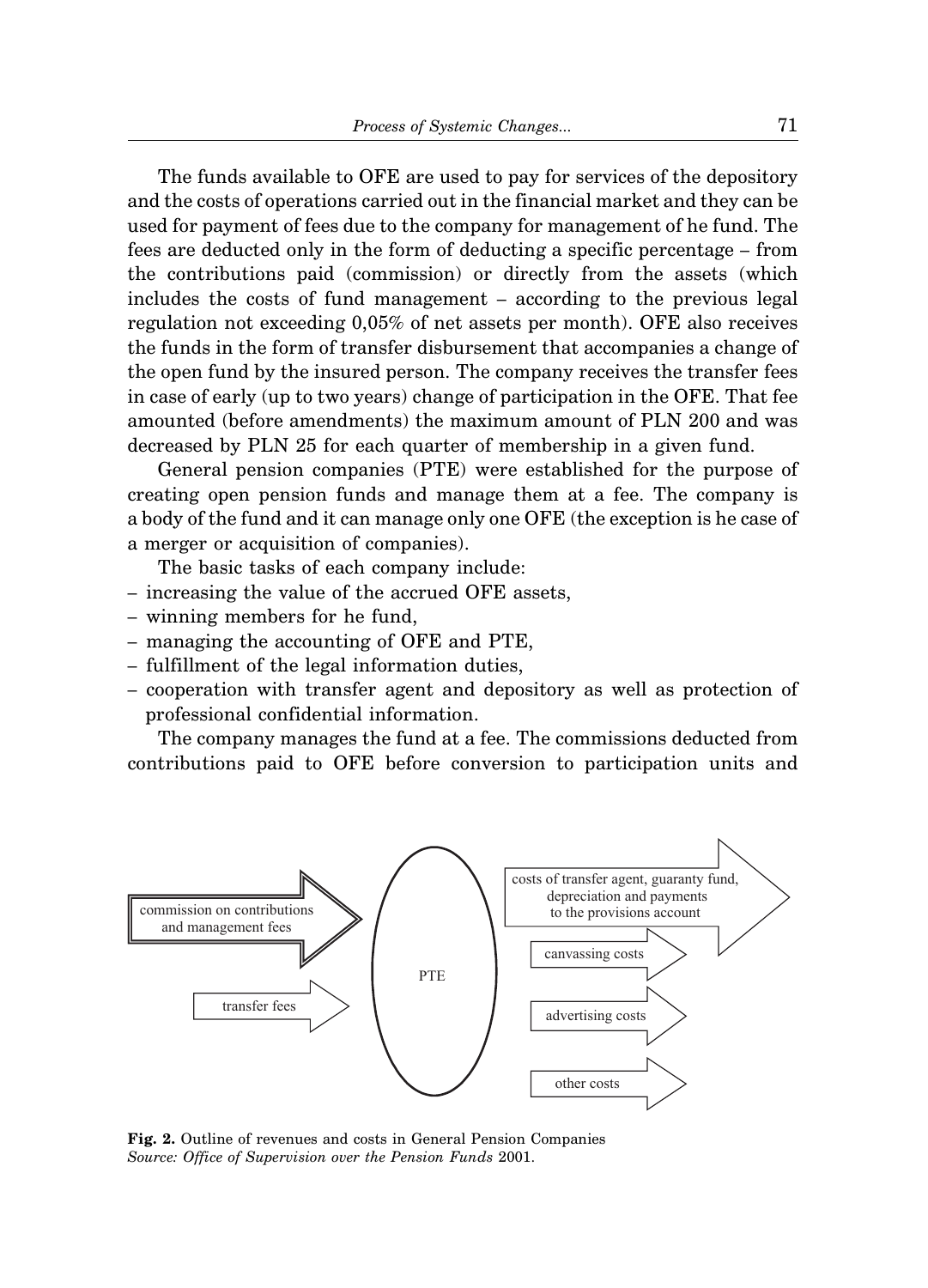reimbursement of fund management costs deducted from fund assets represent the largest items of company incomes. The incomes also include the transfer fees for leaving the pension fund by its members before expiration of two years of membership. Figure 2 presents the outline of revenues and costs of General Pension Companies.

## **Changes made in the pension funds sector**

In 2003, amendments were made to the act on organization and operation of pension funds (becoming effective on April 1, 2004) that result, first of all, in financial consequences decreasing the revenues generated by the general pension companies (KOŁOSOWSKA 2004), which, in turn results in lower costs for members of pension funds and increases the effectiveness of investment of OFE members capital (at least according to the assumptions). The most important changes include:

- 1) modification of management fee for fund management,
- 2) establishment of the bonus account in the pension fund,
- 3) application of standard fee on contribution by fund member,
- 4) decrease of penal fee paid by the participant changing the fund,
- 5) change of the method for calculating the weighted average rate of return,
- 6) change in principles of the draw of new members (those, who did not choose the fund themselves).

The management fee for fund management was modified. It was decreased depending on the volume of assets managed (table 1). The percent rate of the fee will be decreasing with the increase of OFE net assets managed (from 0,045% to 0,015% per month). The fund pays direct from its assets the

**Table 1**

| Net assets value (PLN M) |         | Monthly management fee for fund management up to the net                                       |
|--------------------------|---------|------------------------------------------------------------------------------------------------|
| over                     | up to   | assets value shall amount:                                                                     |
|                          | 8 0 0 0 | $0.045\%$ of net assets value per month                                                        |
| 8 000                    | 20 000  | PLN 3.6 M + $0.04\%$ of the amount in excess of PLN 8 000 M<br>of net assets value per month   |
| 20 000                   | 35 000  | PLN 8.4 M + $0.032\%$ of the amount in excess of PLN 20 000 M<br>of net assets value per month |
| 35 000                   | 65 000  | PLN 13.2 M + 0.023 % of the amount in excess of PLN 35 000 M<br>of net assets value per month  |
| 65 000                   |         | PLN 20.1 M + 0.015% of the amount in excess of PLN 65 000 M<br>of net assets value per month   |

The management fee for fund management up to the net assets value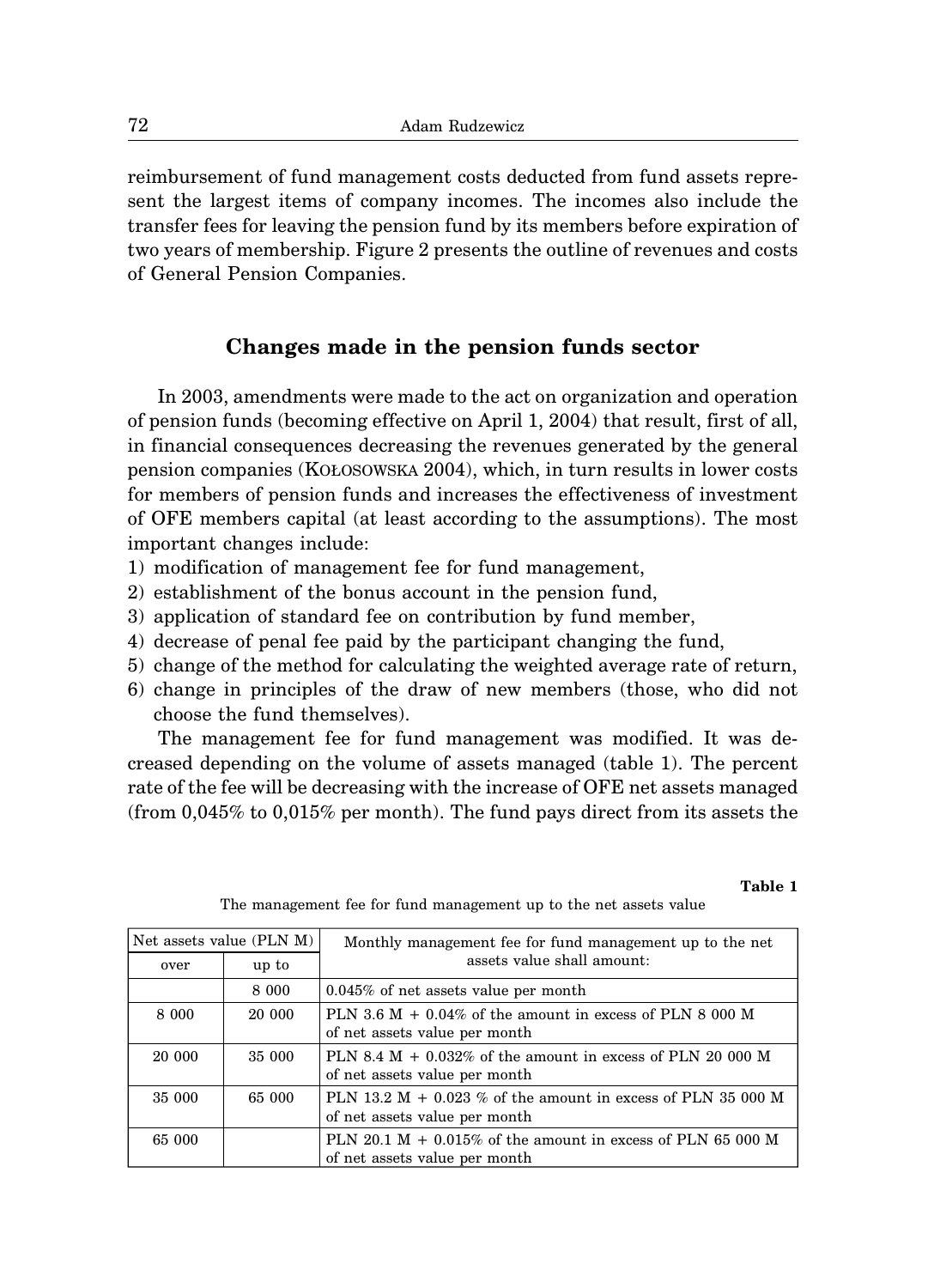management fee of the company for fund management according to he following scale<sup>2</sup>.

The bonus account was established to which the pension fund will transfer funds to the cup of 0.005% of the value of assets managed per month. The PTE obtaining the best result will receive the full amount of such funds, the other proportionally less, and the worst one will receive nothing. The percentage bonus ratio is calculated as the quotient of the difference between the rates of return obtained by a given fund and the fund with the lowest rate of return and the difference between the rate of return obtained by the fund with the highest and the lowest rate of return. The calculated ratio is than multiplied by the total amount of funds accrued on the bonus account. The company transfers the amount received to its account and the rest is immediately transferred to the open fund. That solution is to offer a premium to the best PTEs and force them towards more competition for good financial results and better effectiveness in multiplying the future pension benefits.

The single fee charged on the contributions was applied. During the initial years it will amount not more than 7% to decrease gradually towards the ultimate target of 3.5% in 2014 (Tab. 2). Limitation of commission is a significant change influencing the level of incomes generated by the PTEs. Before the change that fee was constant and set even as high as 9% in some PTEs. It should be pointed out that the fee is to be the same for all companies. The uniform system of fees will make fees independent from the membership duration (which occurred before amendments). As of April 1, 2004, the fund collects the fee through deduction from every contribution paid by the member of the amount corresponding  $to^3$ :

| Fee    | Period                                                  |
|--------|---------------------------------------------------------|
| 7%     | of the paid contribution amount until December 31, 2010 |
| 6.125% | of the paid contribution amount in 2011                 |
| 5.25%  | of the paid contribution amount in 2012                 |

Uniform fee on contributions to OFEs

4.375 of the paid contribution amount in 2013

<sup>2</sup> Ustawa z dnia 27 sierpnia 2003 r. o zmianie ustawy o organizacji i funkcjonowaniu funduszy emerytalnych oraz niektórych innych ustaw (DzU nr 170, poz. 1651).

3.5% of the paid contribution amount as of January 1, 2014

**Table 2**

<sup>&</sup>lt;sup>3</sup> Act of August 27, 2003 on amendment to the Act on organization and operation of pension funds and some other acts (DzU no 170, item 1651).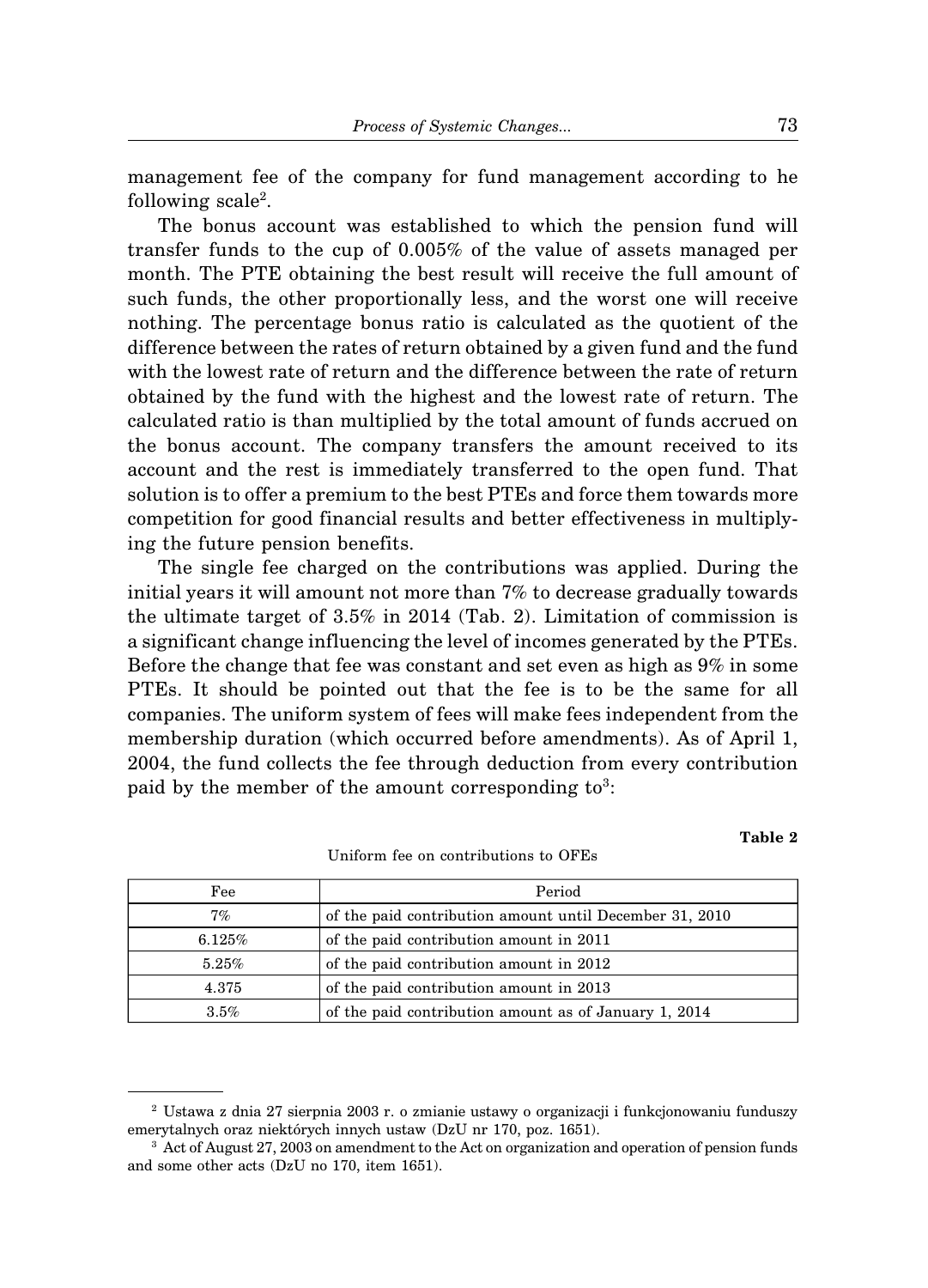Introduction, as of 2004, of a uniform fee on contributions to all OFEs should limit the decisions of members concerning migration between funds.

The penalty fee paid by the member migrating between funds and, which is equally important, its form, were changed. The penalty fee in case of changing the fund earlier than 24 months after joining is to be paid by the client from own funds and not, as it used to be earlier, from the funds accumulated on OFE member's account. That fee cannot be higher that 20% of the minimum remuneration. It was fixed at two levels: PLN 160 and PLN 80 depending on the duration of membership in the fund. If the period from the last day of the month in which membership in the fund was obtained until the date of transfer disbursement was less than 12 months, the fee shall amount PLN 160, if that period is more tan 12 months but less than 24 months the fee shall amount PLN 80. Also the principles for calculating the membership duration changed as it will be calculated as of the last day of the month during which the membership contract with the fund was signed or during which membership in the fund was obtained as a result of a draw (earlier the membership was counted as of the moment of receipt of the first contribution to the member;s account).

The pressure on obtaining the best short-term results possible was somehow limited by the design assuming that in calculating the weighted average rate of return the results of a single OFE cannot bi given the weight higher than 15%. That decreased the negative phenomenon of the direct influence of the largest entities (the 3 largest OFE have 70% of assets) on the measure according to which all funds were assessed (GRADZIK 2004). To compensate for that influence in case when the average share of a given fund in the market is at least 15%, for the purpose of calculating the weighted average rate of return of all open funds the value equivalent to 15% is assumed for that fund and the indicators of the average share of the other funds in the market are proportionally increased so that the total of all of them is equal to 100%. Additionally, other adjustments concerning the weighted average rates of return were introduced. The length of base period for determination of the rates of return for individual funds and the average rate was extended from 24 to 36 months. The frequency of the rate of return testing was changed from quarterly to semiannual. That allows greater investment policy flexibility and decreases the risk of not achieving the minimum rate of return.

The principles applying to the draws of new members who failed to make decisions on choice of the pension fund within the specified deadline were also changed. The earlier draws made allocation of members among funds proportionally to the number of already registered members of funds, which generally supported concentration. After modification of the rules the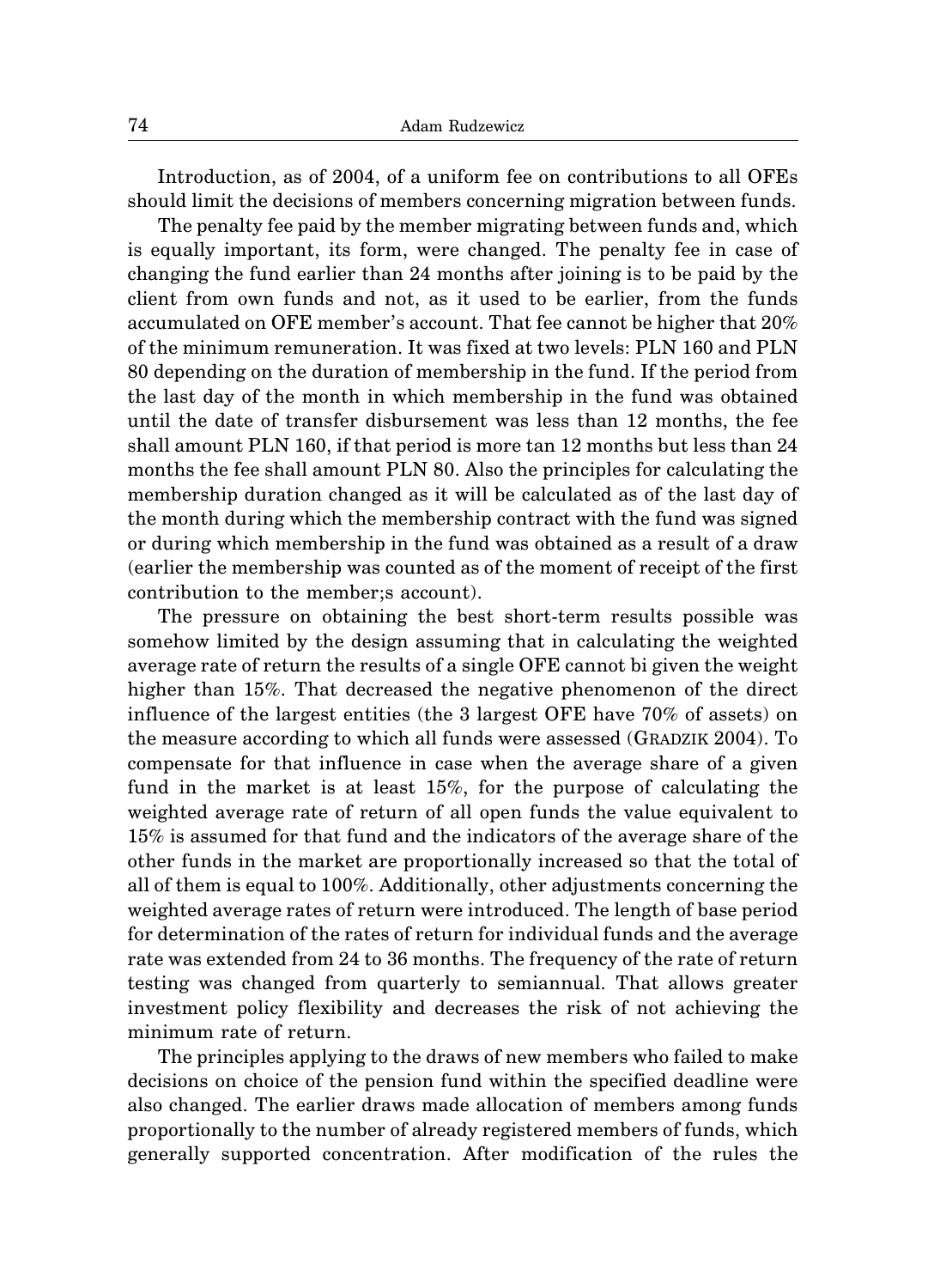allocation of new members (in equal numbers) is given to the funds that achieved higher than average rate of return excluding the funds with market shares exceeding 10%. Those solutions by their nature prevent concentration (OTTO 2004).

### **Concepts for further development of pension funds sector**

Among experts discussions continue on what else could be changes (improved) to streamline the operation of open pension funds market. The major directions of those considerations cover:

- 1) expanding the investment possibilities of the funds,
- 2) increasing the limit for foreign investments,
- 3) choice of the concept of operation of pension insurance institutions.

The first change proposed concerns allowing the funds investments other than those in the financial instruments, e.g. investments in real property. Involvement of pension funds in the real property market should have a positive effect on liquidity and transparency of that market as well as expanding the options for financing that market. The growth rates for investments in real property are less dependent on the rates of return on the capital market, which means that including real property in portfolios of funds could decrease the risk of that portfolio. The rates of return for investments in real property in long term exceed those obtained on financial instruments and, as a consequence, including real property among investment options for funds can mean their increased effectiveness (JAJUGA 2004). However, it is doubtful if that will happen. Polish solutions assume, first of all, the system security and daily appraisal of the pension fund unit. For that reason direct investments in real property or venture capital cause a problem considering their daily appraisal. Investing in that type of instruments, however, is not entirely forbidden. Such investments can be done indirectly through closed investment funds the investment certificates of which could be stock exchange listed (EGGINK 2004).

The next issue is increasing the current 5% limit for foreign investments. The current limit hinders geographic diversification significantly. The more so that the EU Directive 2003/41/EC recommends that pension funds should place 30% of their assets outside the country in which they operate. That aims at minimizing the country risk. Simple sectoral diversification does not protect the managed portfolio against currency crisis risk or political risk. Such risk, although low, is still real. The opponents against that innovation present the argument that even the current limit of 5% is not fully used by OFEs. Probably the low interest of funds in foreign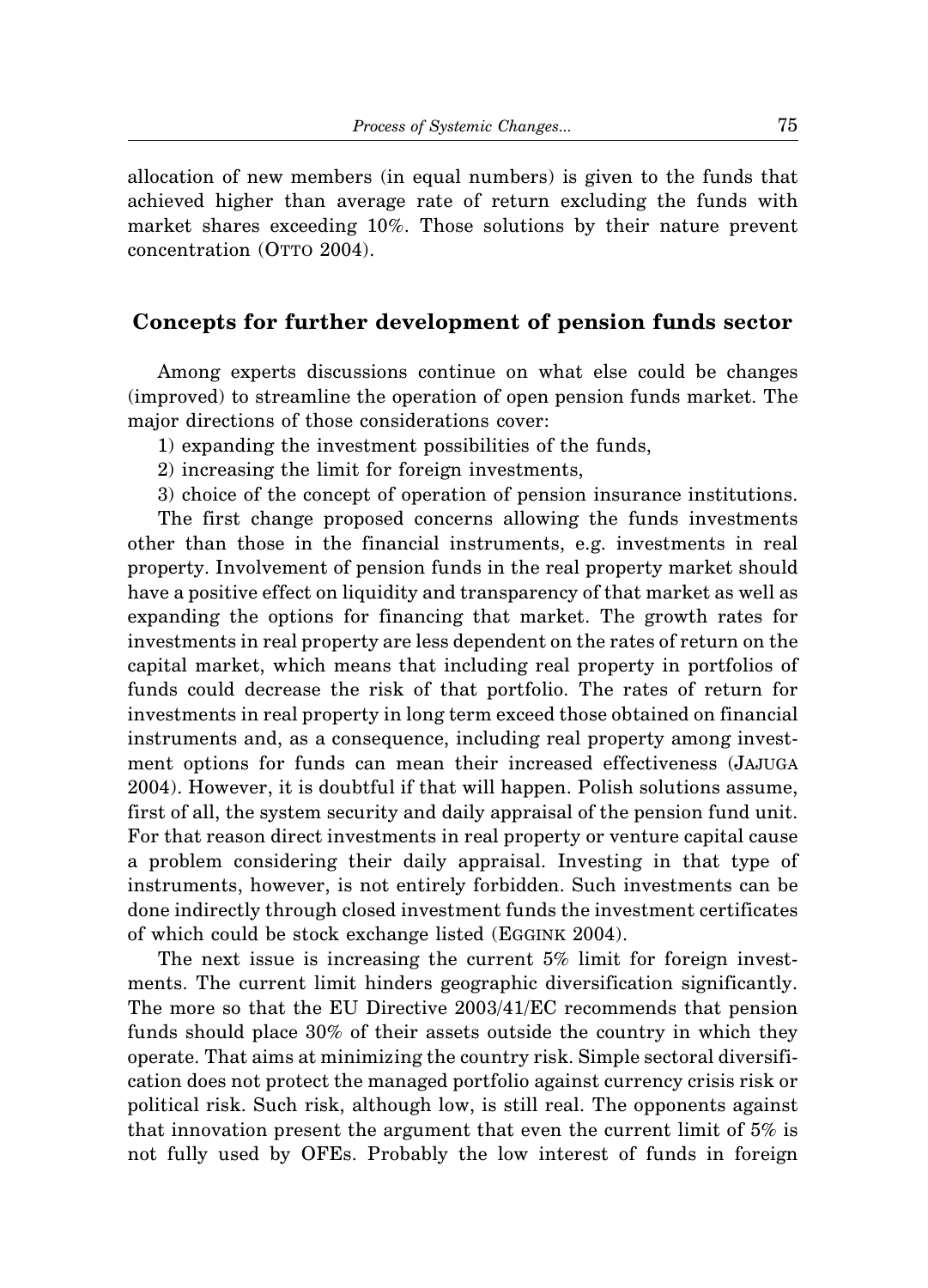investments is a consequence of the fact that the limit is too low to justify additional analytical and organizational effort of the management. Even if the rate of return on such investments is significantly higher than on the domestic investments, its influence on the rate of return of the entire portfolio would still be minor. It should also be remembered that foreign investments are relatively more expensive than the domestic ones. The additional argument for increasing the limit for foreign investments is that the supply of liquid financial instruments in the Polish market is (or rather will be) too small to respond effectively to the demand represented by open funds. The projections of the Office of the Commission of Supervision of Insurances and Pension Funds forecast that by 2010 the value of OFE assets will amount ca. PLN 170 billion, i.e. roughly 3 times more that in 2004 when the OFEs managed the funds of PLN 57.4 billion. That means that the demand from the OFEs will increase by around 300% while the total supply of financial instruments will increase by around 90% only to the level of PLN 590 billion (*Perspektywy rozwoju.* 2003). On the other hand those in favor of the low limit for foreign investments say that it should not be allowed for future Polish pensioners to finance foreign economies instead of the Polish one. In the interest of members of the funds the funds should be invested in domestic assets only (considering decrease of unemployment and GDP growth). That is a strong argument, although that issue could also be viewed from the other side. Instead of talking about Polish pensioners financing foreign economies we could talk about foreign economies financing future (Polish) pensioners (GRODZIK 2004). As a consequence, it seems inevitable to allow open pension funds investing 20-30% of their assets abroad.

The second pillar of the pension system must include, in addition to the institutions that serve accumulation of pension capitals, i.e. the open pension funds, also the institutions that will disburse benefits from the capital part of the pension system. The Act on organization and operation of pension funds of 1997 calls those institutions the pension insurance institutions without specifying the details of their operation. At present a number of solutions for that problem are offered. The disbursement of pensions could be carried out by entities established especially for that purpose, which, similarly to the general pension companies, would be commercial entities operating on market principles. The other proposal concerns a concept of a system of disbursements based on establishing one State institution as an alternative to the market of private pension institutions. Another concept assumes that the function of pension institutions could be taken by already operating life insurance companies. The pros and cons of those solutions are presented in table 3.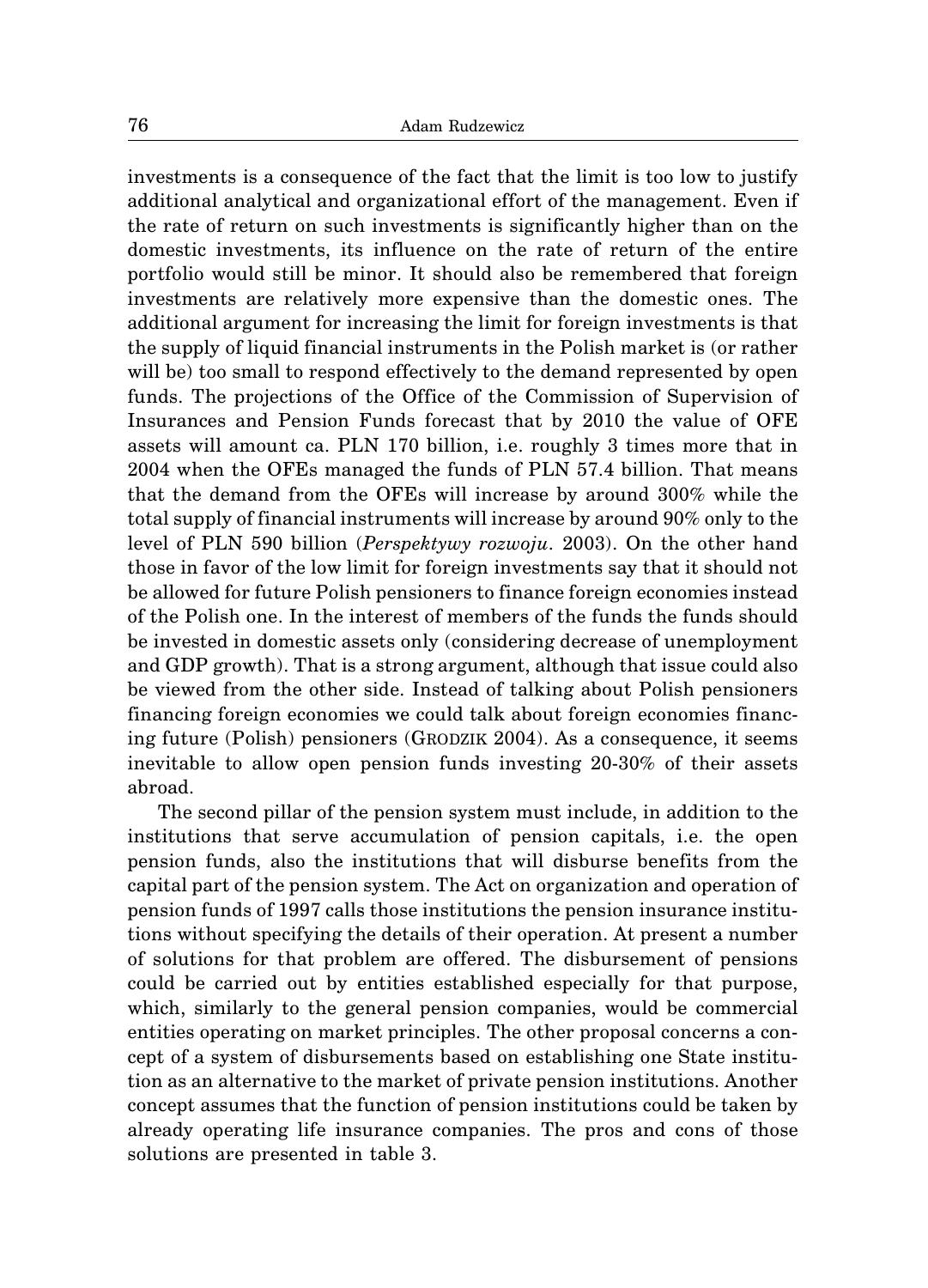#### **Table 3**

Item Many entities One institution Pros: Pros: Pros: – possibility of using the knowledge  $\vert$  – possibility of using the existing and experience of many financial  $\left| \begin{array}{c} \text{structures of ZUS} \\ - \text{ low general costs of} \end{array} \right|$ Establishing institutions  $\vert$  institutions  $\vert$  and  $\vert$  and  $\vert$  and  $\vert$  and  $\vert$  and  $\vert$  and  $\vert$  and  $\vert$  and  $\vert$  and  $\vert$  and  $\vert$  and  $\vert$  and  $\vert$  and  $\vert$  and  $\vert$  and  $\vert$  and  $\vert$  and  $\vert$  and  $\vert$  and  $\vert$  a the system Cons: Constant Constant Constant Constant Constant Constant Constant Constant Constant Constant Constant Constant Constant Constant Constant Constant Constant Constant Constant Constant Constant Constant Constan low profitability of entities Cons: (particularly at the early stage – elimination of competition of system operation) – susceptibility to political influence Pros: Pros: – competition increasing service level – possibility of limiting costs Cons:  $\vert$  – simplification of retiring – possible high canvassing costs Cons: – no competition – low service level Servicing of operations involved with entering the system Pros: Pros: – higher investment effectiveness  $\vert$  – no difference in rates of return for System  $\vert$  – immunity to political risk individual participants management Cons: Const – no possibility of leaving – political risk (influence of different an ineffective institution social groups) Pros: Pros: – flexibility in method and time – possibility of simple combining of disbursement disbursement of pillars I and II. Disbursement of pension benefits

Pros and cons of solutions concerning the number of institutions disbursing pensions

*Source:* Commission of Supervision of Insurances and Pension Funds*,* 2005

## **Conclusion**

The paper presents the most important changes that occurred in the legal environment of the Polish pension system after 1999. The main focus in the legislative process was placed on the needs of open pension funds members. The amendments made aimed at decreasing the operational costs of the system and encouraging those managing the funds to obtain higher rates of return.

The innovations made in operation of the pension system should be considered positive and going in the right direction. The major ones include modification of the fund management fee, establishment of the bonus account in the pension fund, application of uniform fee from fund member;s contributions, decreasing the fees incurred as penalty by a member migrating between funds, change in the method of calculating the weighted average rate of return and change in the principles of drawing new members for funds by ZUS. The management fee will decrease with the increase in the amount of net assets managed by a fund. The pension companies obtaining the best financial results will obtain additional compensation from the bonus account. The fees covered